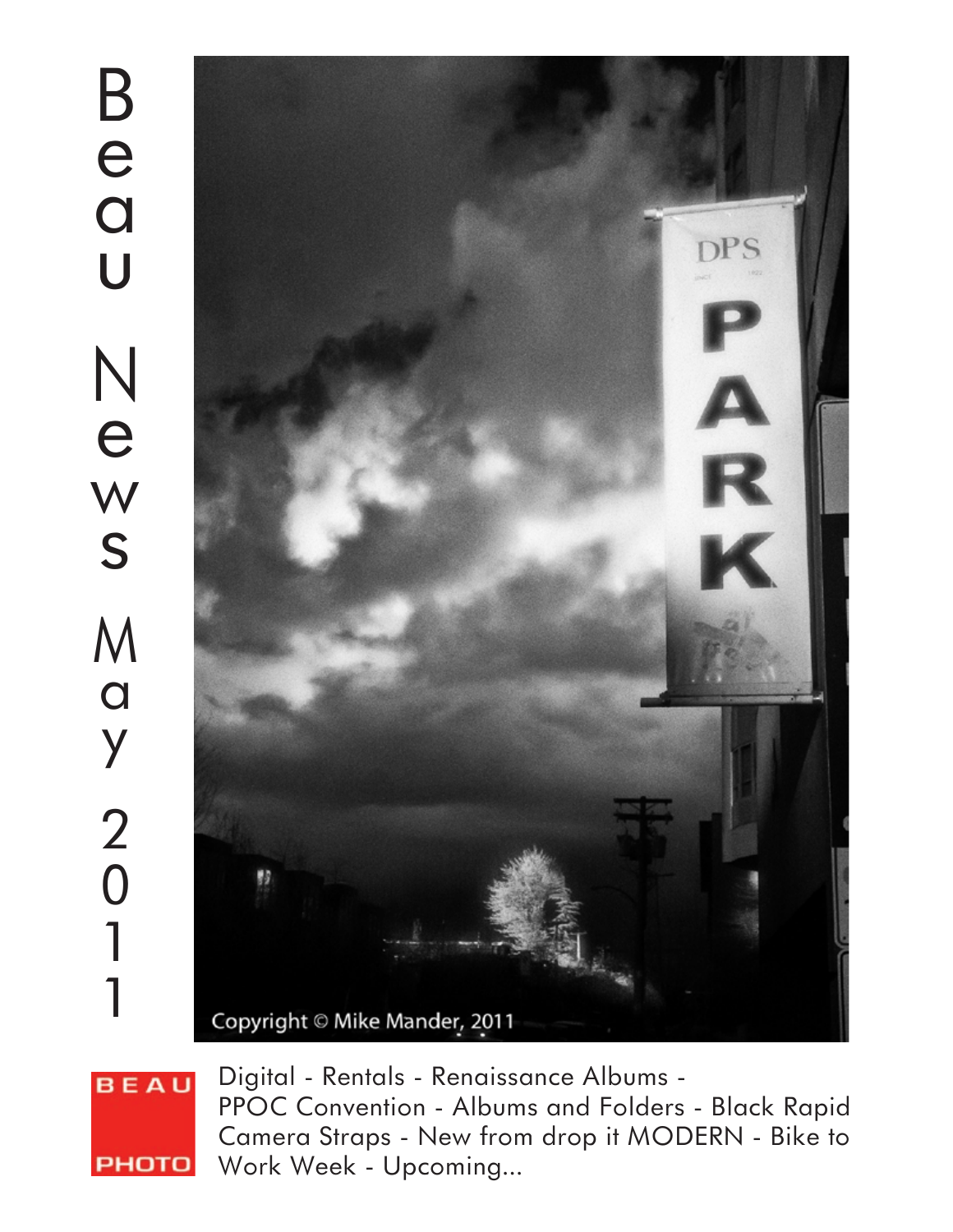## **Digital** Mike M.

#### **Digital News - May 2011**

**Now in stock! Epson Stylus Photo R3000 and Canon EOS Rebel T3i!**

 A few new arrivals in the digital imaging department. The Epson R3000 offers larger ink cartridges, simultaneous matte & glossy black ink and an all-new design with a great new status display. It will sell for \$899.

 The 18 megapixel, video-optimized Canon Rebel T3i bodies and kits (with EF-S 18-55mm IS) have arrived as well for \$869 and \$984 respectively.

#### **Nikon Rebates**

 Through to the end of June, Nikon is continuing a range of rebates, including \$20 off the entry level D3100 and \$50 off the D7000. The duallens kit rebates are continuing from before as well.

#### **Fujifilm X100 Status**

 We are seeing a regular trickle of X100 cameras and accessories from Fuji. While we seem to have a perpetual backorder list, there have generally only been a small handful of people on each shipment that have not received cameras, so the waiting times are not too bad, from 2-4 weeks would be my best estimate. Accessories are a bit of a problem and we are still backordered on the hood/filter-ring kits.

 Adobe has recently updated their CS5 Camera Raw plug-in to version 6.4 and Lightroom to version 3.4, and both now support raw files from the X100. Be aware that if you are using the 200% or 400% high dynamic range modes, you



will have to create some manual presets as the Adobe software is not handling those properly yet. That said, otherwise raw conversions are looking great and especially high ISO files are even more amazing than before. The X100 raw files also seem to have generous capacity for shadow fill and highlight recovery.

 Lastly, if you are one of the lucky ones with an X100 and a hood/filter-ring, we do have the excellent B+W MRC Clear 49mm protective filters in stock. With the hood mounted, it is pretty much impossible to use a lens cap, so a solution might be to simply not use one, buy a protective filter and leave the lens hood on when putting the camera into your bag. The high quality German Schott glass and Multi-Resistant-Coatings (MRC) that B+W uses not only offer excellent protection from flare and ghosting compared to non-coated filters, but the MRC coatings are also very low friction and very durable, so they clean up easily and safely. In addition, B+W uses brass casings, not aluminum like most cheaper brands, so they are virtually impervious to seizing up on the camera. They might just be the ticket for protecting the gorgeous lens on your precious X100! These premium filters are on sale for \$74.50 for the month of May.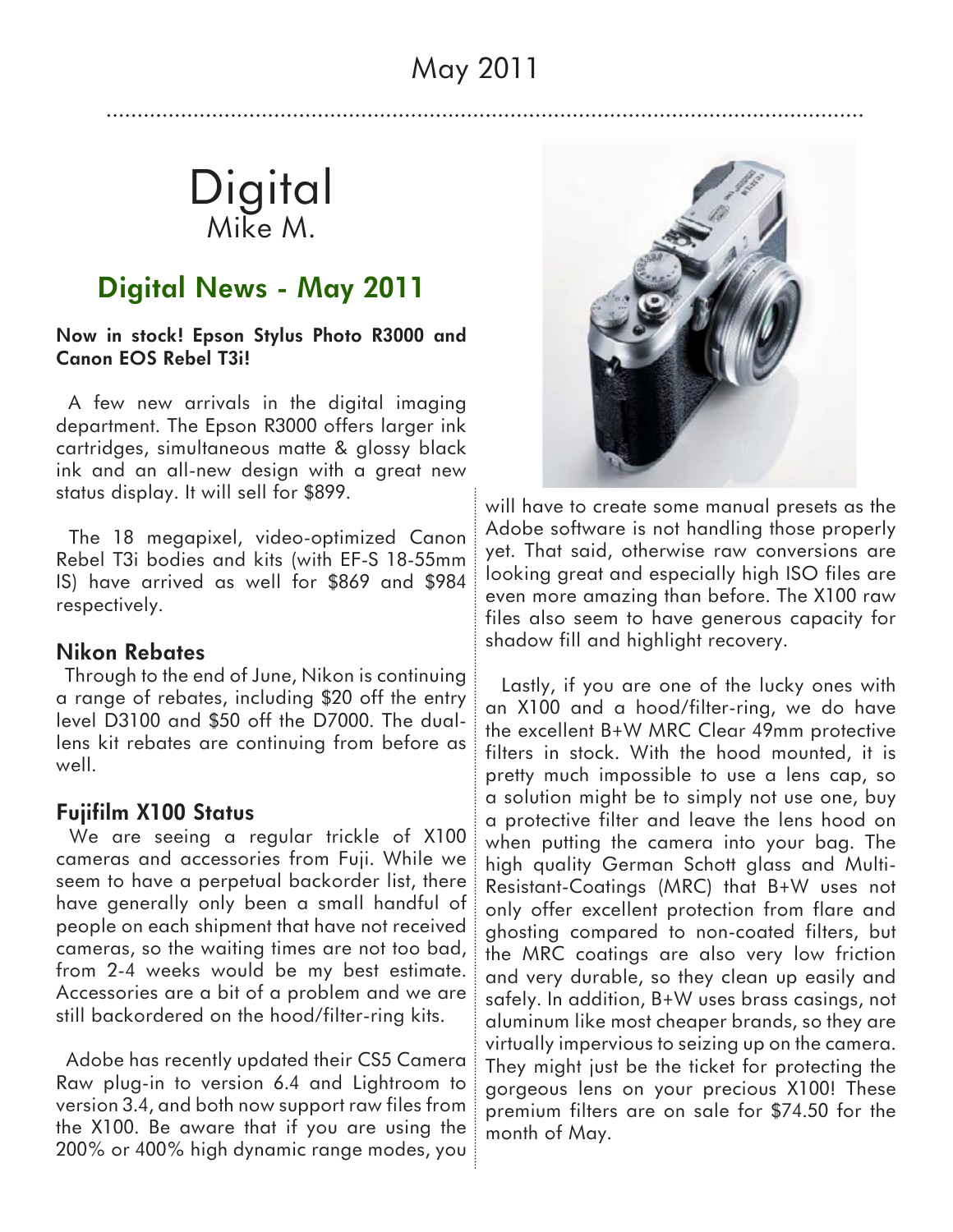## Rental News Jason K.

### **New! Cinevate Cyclops DSLR Viewfinder.**

 We have just received the Cinevate Cyclops DSLR Viewfinder and it is immediately available for rent! This is an amazing viewfinder, unique in that rather than having one eye "locked" to the viewfinder, a shooter can achieve critical focus from as far away as 36" from the camera. Both eyes can be used to frame/focus and there is no need to remove eye-glasses. Unlike typical viewfinders, you might look at Cyclops as an alternative to a monitor as a director and shooter can view images at the same time while using Cyclops!

 Cyclops can also be used as a macro lens. The impressive 72mm optic uses several exotic glass elements that are optically bonded, then fully coated for maximum brightness. The optic can be quickly removed and attached to the front of your camera via its 72mm threads. The result is a +5 power macro with resolution to match even full size HDSLR sensors.

#### **Coming Soon! California Sun-Bounce**

 We will soon be taking delivery of some California Sun-Bounce products for rental. These are large reflectors with a rigid aluminum chassis that can be disassembled and combined with different reflecting, light-reducing, or light-absorbing screens.

Pricing: TBA

We will also be stocking these soon so check with Ken and watch the website for information.



\$25/day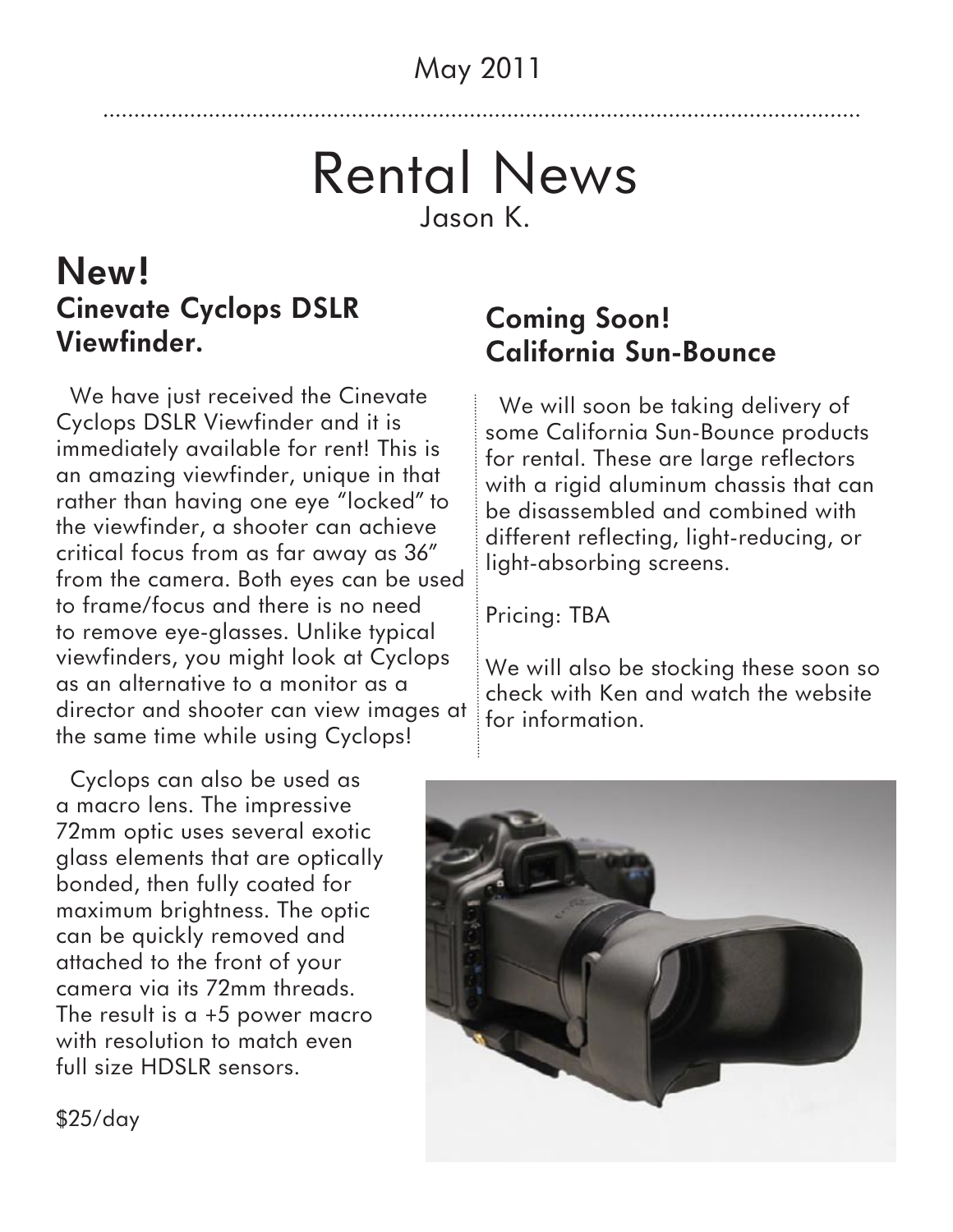# Renaissance Albums News

The next time you're in the store, stop by to see the new 2011 custom samples including:

- the MOD box which holds your digital album as well as an iPad
- the new 2 tone leather option for custom albums.

#### **Receive 20% off your Library + Ambiance printing and assembly orders when placed through Renaissance ROES.**

- Sale ends on May 31, 2011
- Library Promo Code: LIBROES0511
- Ambiance Promo Code: AMBROES0511
- This promotion cannot be combined with any other offers.
- Other restrictions may apply.

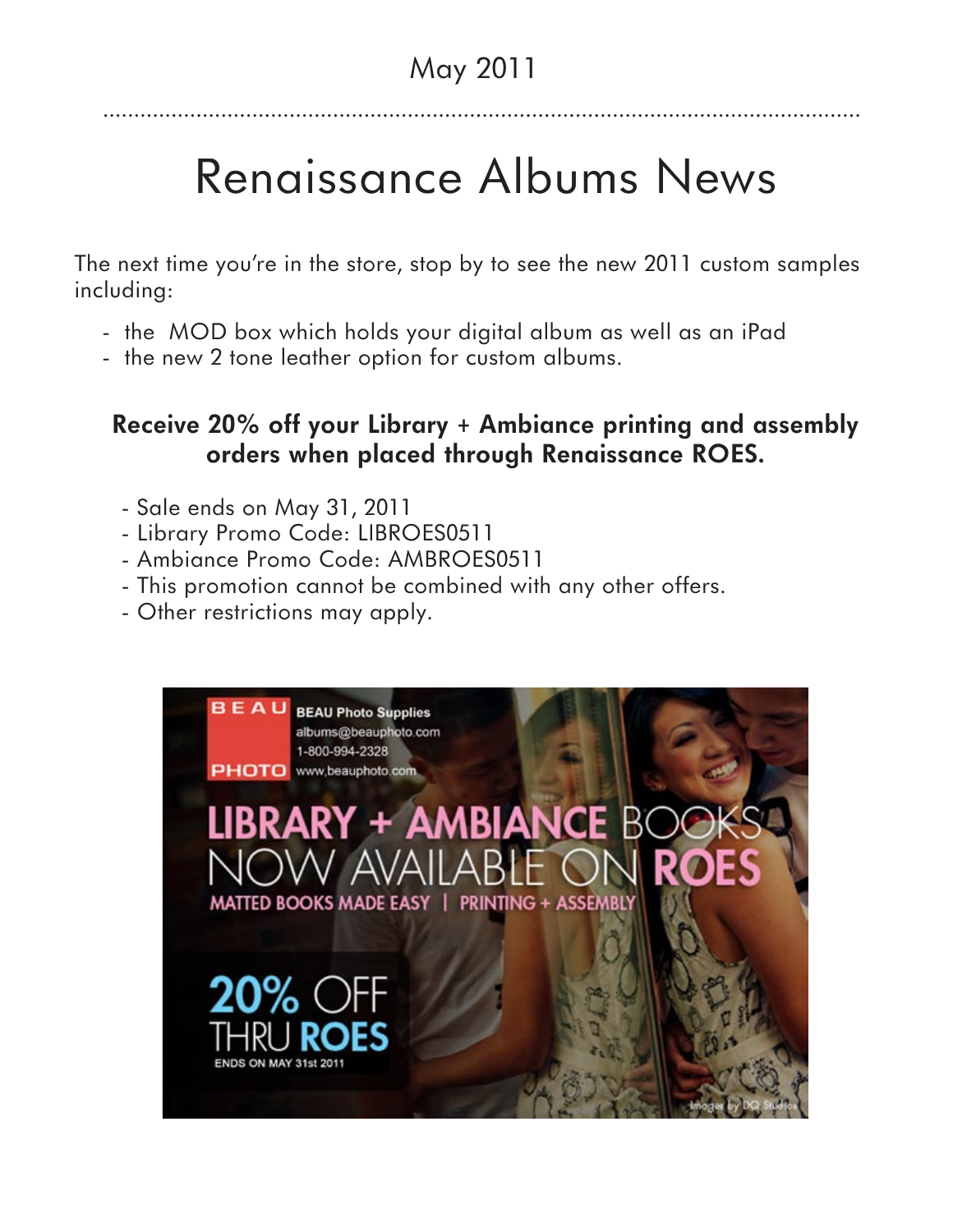#### **PPOC Convention Report. 2011. Banff Alberta.**



Brenda Hala presenting Tracey Harper with the Freestyle award sponsored by Beau Photo.

Simon, Ken and Carol were pleased to attend the PPOC National Convention in Banff. We were able to catch up with many of our regular clients at the trade show and meet lots of great new photographers too. Our thanks to the organizers for putting on a great event. Also, congratulations to all the award winners, and a special congrats to Tracey Harper for winning the Beau Photo Freestyle Award. Check out the PPOC or PPOC-BC websites where the full results should be published soon.



Team Beau packing for the road trip to Banff.



Simon has arrived!



Witnessing the historic last spike.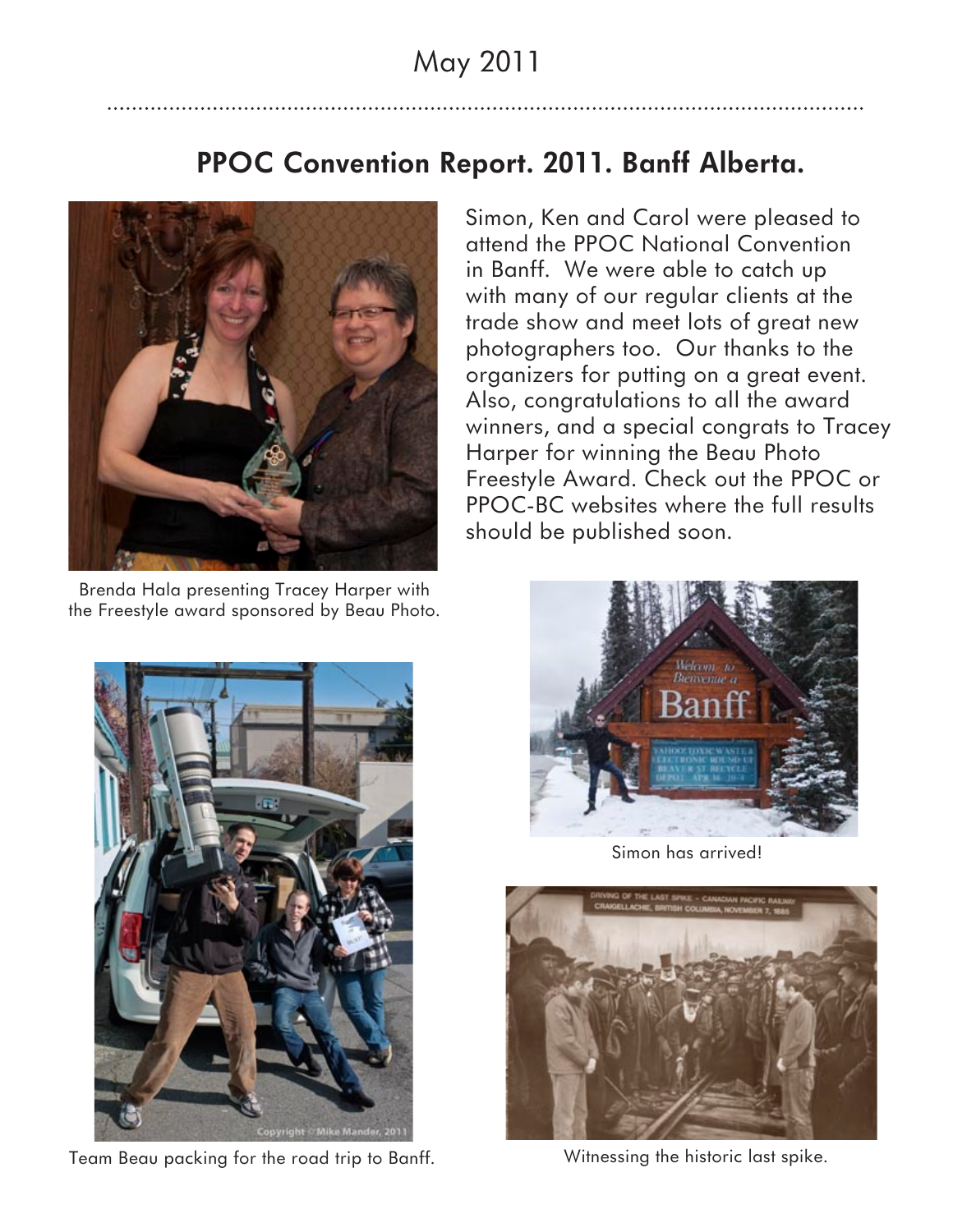### Albums and Folders Barb B.

 As reported in the April newsletter, there are a few new things in Beau's warehouse!

 We now have in stock: AGT Viewmounts (Black with black foil key line) in 4x6, 5x7, 8x10 and 8x12 sizes; 'Vancouver' (Black/ black) double folders in 64-2 and 75-2, only (at least, for now!); 'Visions' Thank You cards in 4x5; and CD folders (as seen at recent PPOC and PPABC trade shows; each will hold 2 CD's or DVD's) in Red, White, Green, Blue, Purple, or Black.

 These CD folders can also be personalized with your studio logo, if you like (contact me for details). Beau Photo is now using these for our 'Catalogue' CD's, so if you'd like a sample, just request a catalogue update!

 TAP has discontinued several of the Memory Mates that we've stocked for many years. The 'Rainbow', 'Teddy', 'Schoolhouse' and (original) 'School Bus' have been dropped. They've replaced the Schoolhouse and School Bus ones with updated 'My School' and 'Big Bus' ones, and introduced 'Alphabet' and 'Space Travel'.

 As well, the 'Champion' sports mounts have been discontinued, and replaced with the 'Play Hard' series. TAP's web site should be updated by now, but if you can't find the new illustrations just let me know and I'll get something to you.

 June's just around the corner, so please check your supply room for any items needing replacement, and send in your list!

## Black Rapid Camera Straps Maciej W.

We added 2 new BlackRapid straps to our line up - the RS-Sport and the RS-DR2 slim double strap.

The RS-Sport will keep your gear safe and steady in even the most strenuous situations. Slide the camera up the strap to grab that perfect shot. With its sturdy design and underarm safety tether, the RS-Sport isn't going anywhere, even if you are. \$88.95

The RS DR-2 is a slim version of the DR-1 double strap, perfect for those looking for a smaller system. Detach half and use it as a single R-Strap.

\$154.95



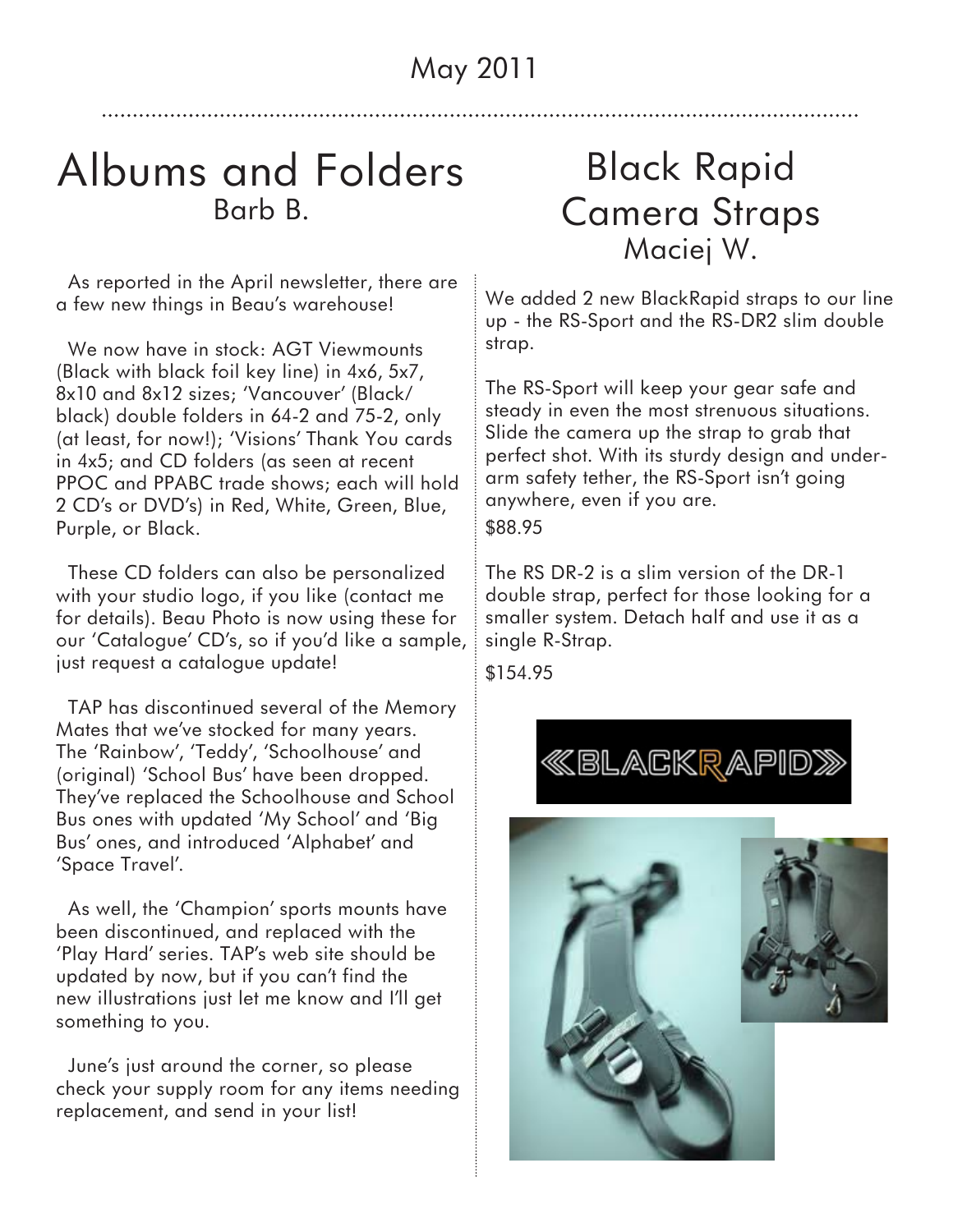# **Coming soon from drop it MODERN**

 Protect your iPhone in style with this retro camera case. With three designs that are sure to pair well with any aesthetic you got going on. It's sleek form fit design is durable, lightweight and gives you complete access to all ports, controls and sensors. So go ahead, get your case today, turn heads & change the world........ just snap it already.

Our first order is due to arrive within the next few weeks. \$34.95



## **Bike to Work Week 2011: May 30 – June 5**



http://www.biketowork.ca/

Spring is here and the cyclists are out in force. You might have noticed that this newsletter is a little different than usual. Our usual great designer/editor Dennis - aka the film guy - is recovering after an altercation with a car while riding home after work on his bike. He will be just fine but has to spend quite a few weeks at home lounging about and getting better, we all wish him well and hope he's feeling better soon. May is bike to work week, and we are going to try and get a few more people from Beau out cycling. So if you are driving around out there, please be aware of the cyclists you are sharing the road with, it could be anyone, including our prosales guy and our film guy!